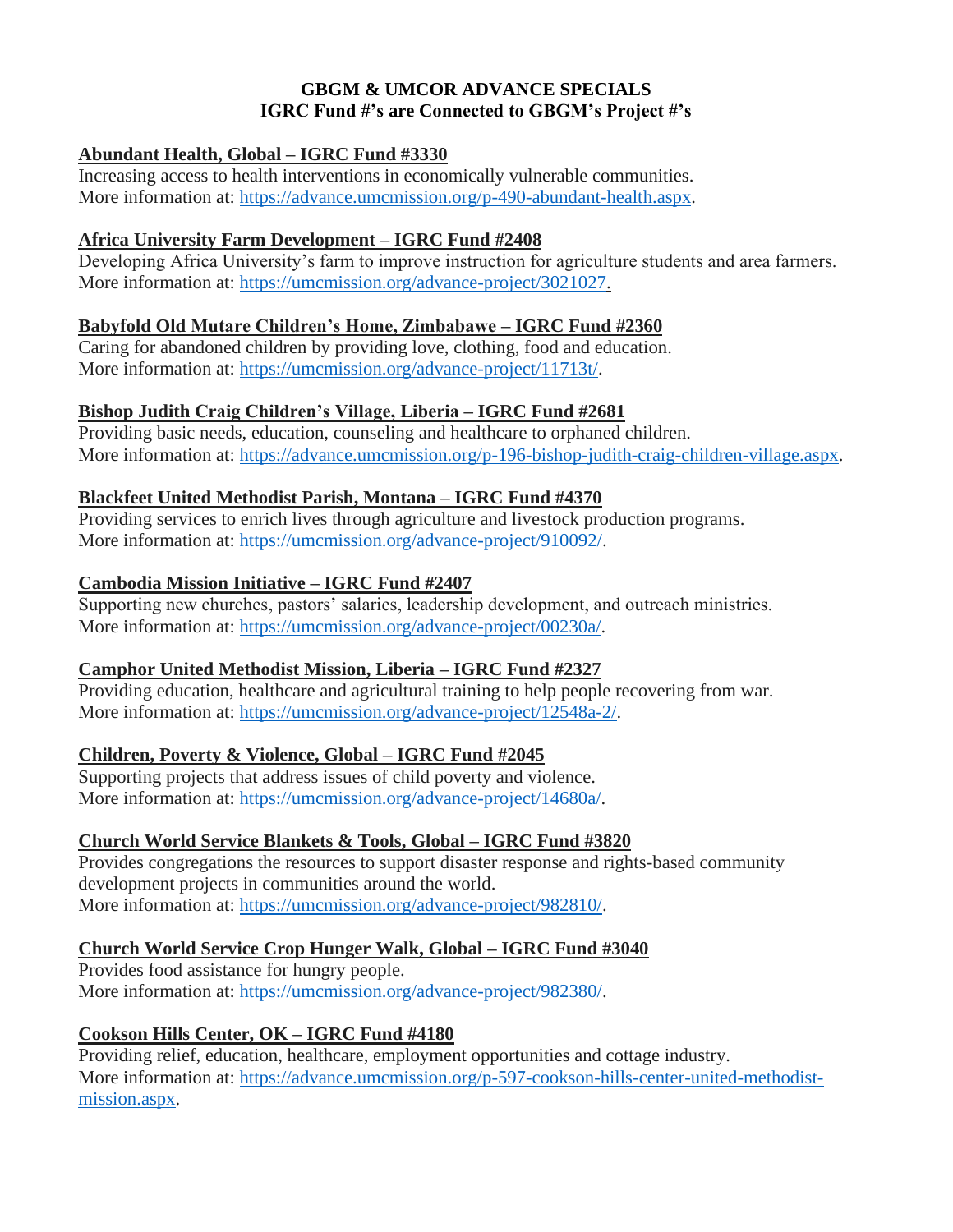### **E-Readers For Theological Education, Global – IGRC Fund #3855**

Providing digital books to teachers and students at United Methodist Colleges of Theology. More information at: [https://umcmission.org/advance-project/3022191/.](https://umcmission.org/advance-project/3022191/)

#### **Eurasia in Mission Together, Russia& Belarus – IGRC Fund #2492**

Funding pastors' salaries and church ministries and establishing new churches. More information at: [https://umcmission.org/advance-project/11510a/.](https://umcmission.org/advance-project/11510a/)

### **Feeding Homebound Elderly & Training Care Givers, Liberia – IGRC Fund #2413**

Providing basic care services to elderly people. More information at: [https://umcmission.org/advance-project/3020646/.](https://umcmission.org/advance-project/3020646/)

### **Food Resource Bank/Growing Hope Globally – IGRC Fund #3320**:

Formally Food Resource Bank, Growing Hope's mission is to alleviate world hunger by supporting smallholder farmers through holistic small-scale food security programs. More information at: [https://umcmission.org/advance-project/982493/.](https://umcmission.org/advance-project/982493/)

### **Four Corners Native American Ministry, NM – IGRC Fund #4155**

Developing churches and fulfilling outreach project goals on the reservation. More information at: [https://advance.umcmission.org/p-594-four-corners-native-american-ministry.aspx.](https://advance.umcmission.org/p-594-four-corners-native-american-ministry.aspx)

# **Gbarnga Mission & School of Theology, Liberia – IGRC Fund #2412**

Training pastors and leaders for service to the United Methodist Church in Liberia and Africa, More information at: [https://umcmission.org/advance-project/3020679/.](https://umcmission.org/advance-project/3020679/)

### **Ganta Hospital, Liberia – IGRC Fund #2978**

Provides affordable services to a public whos' economic situation cannot allow them to pay realistic costs for medical services. More information at: [https://umcmission.org/advance-project/ganta-united](https://umcmission.org/advance-project/ganta-united-methodist-hospital/)[methodist-hospital/.](https://umcmission.org/advance-project/ganta-united-methodist-hospital/)

# **Grace Children's Hospital, Haiti – IGRC Fund #3760**

Providing life-changing health care and education services, including treatment of chronic illnesses like tuberculosis and HIV/AIDS, to children and their family for over 50 years. More information at: [https://umcmission.org/advance-project/418520/.](https://umcmission.org/advance-project/418520/)

# **Heifer International – Global – IGRC Fund #3080**

There is a great need for Heifer International's work with communities to end hunger and poverty and care for the earth by partnering with poor smallholder farmers. More information at: [https://umcmission.org/advance-project/982532/.](https://umcmission.org/advance-project/982532/)

# **Henderson Settlement, KY – IGRC Fund #4060**

Creating opportunities for better lives through Christ-centered service. More information at: [https://umcmission.org/advance-project/773365/.](https://umcmission.org/advance-project/773365/)

# **Honduras Mission Initiative – IGRC Fund #2320**

Supporting pastors' salaries, church partnerships, leadership development, ministry, and construction. More information at: [https://umcmission.org/advance-project/12928a/.](https://umcmission.org/advance-project/12928a/)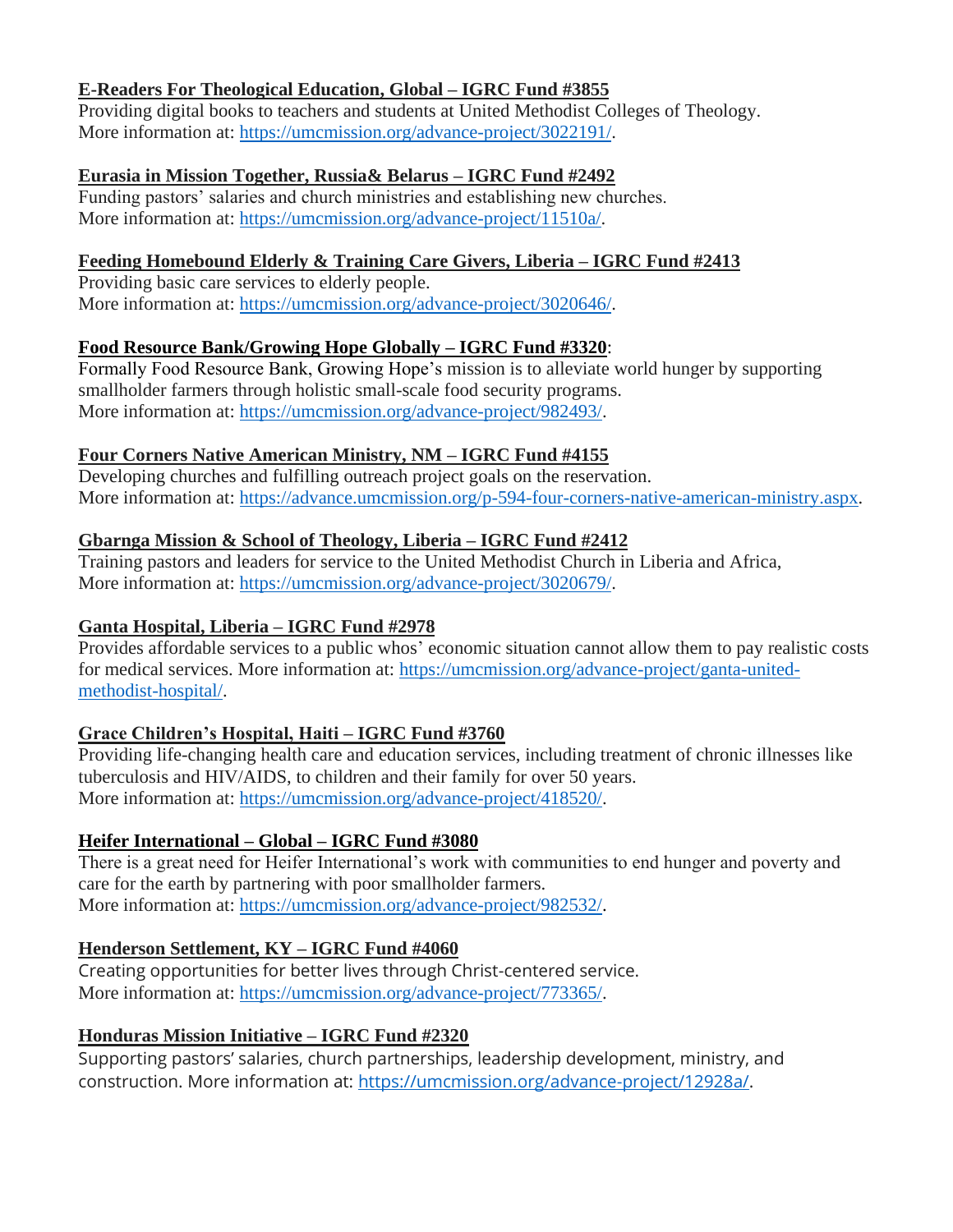### **Hope for the Deaf Skills Training Program, Liberia – IGRC Fund #2053**

Providing skills training for hearing-impaired persons. More information at: [https://umcmission.org/advance-project/14365a/.](https://umcmission.org/advance-project/14365a/)

### **Integral Ministry for Children, Ecuador – IGRC Fund #1830**

Attending to the spiritual, educational and health needs of at-risk children and teenagers. More information at: [https://advance.umcmission.org/p-456-integral-ministry-for-children-ecuador.aspx.](https://advance.umcmission.org/p-456-integral-ministry-for-children-ecuador.aspx)

# **Juan Wesley School Sponsoring At-Risk Youth, Honduras – IGRC Fund #2324**

Educating at-risk youth in Honduras. More information at: [https://umcmission.org/advance-project/3022280/.](https://umcmission.org/advance-project/3022280/)

### **Kissy Hospital, Sierra Leone – IGRC Fund #2211**

Providing comprehensive healthcare. More information at: [https://umcmission.org/advance-project/integrated-community-programs-for](https://umcmission.org/advance-project/integrated-community-programs-for-maternal-and-child-health-umc-kissy/)[maternal-and-child-health-umc-kissy/.](https://umcmission.org/advance-project/integrated-community-programs-for-maternal-and-child-health-umc-kissy/)

# **Liberia University – IGRC Fund #2215**

Granting higher education institutional of the Liberia Annual Conference UMC. More information at: [https://umcmission.org/advance-project/3022302/.](https://umcmission.org/advance-project/3022302/)

# **McCurdy Ministries, New Mexico – IGRC Fund #4080**

Sharing educational ministries to help students and families succeed in school and in life. More information at: [https://umcmission.org/advance-project/581479/.](https://umcmission.org/advance-project/581479/)

### **Moscow Seminary, Scholarship and Academic Support – IGRC Fund #2493**

Preparing servant leaders for ministry in the Wesleyan tradition and transforming Russian society. More information at: [https://umcmission.org/advance-project/12174a/.](https://umcmission.org/advance-project/12174a/)

# **Native American Children's Fund, OK – IGRC Fund #4130**

Assisting approximately 250-300 school age children with school clothing and offering VBS supplies. More information at: [https://umcmission.org/advance-project/583581/.](https://umcmission.org/advance-project/583581/)

# **Oklahoma Indian Missionary Conference Parish Partners – IGRC Fund #4140**

Providing salary support and health benefits for pastors, enabling them to focus on the work. More information at: [https://umcmission.org/advance-project/583634/.](https://umcmission.org/advance-project/583634/)

# **Old Mutare Hospital, Family & Child Health Unit, Zimbabwe – IGRC Fund #2363**

Providing 70 hospital beds to a very active maternity unit where there are about 60 babies. More information at: [https://advance.umcmission.org/p-550-old-mutare-hospital-family-and-child-health](https://advance.umcmission.org/p-550-old-mutare-hospital-family-and-child-health-unit.aspx)[unit.aspx.](https://advance.umcmission.org/p-550-old-mutare-hospital-family-and-child-health-unit.aspx)

# **Pastor Salary Support, Liberia – IGRC Fund #2217**

Improving substandard living conditions and preventing a shortage of pastors by supplementing income. More information at: [https://umcmission.org/advance-project/15124a/.](https://umcmission.org/advance-project/15124a/)

# **Red Bird Christian School, KY – IGRC Fund #4030**

Providing career and college preparation, spiritual growth, and Christian leadership development. More information at: [https://umcmission.org/advance-project/773728/.](https://umcmission.org/advance-project/773728/)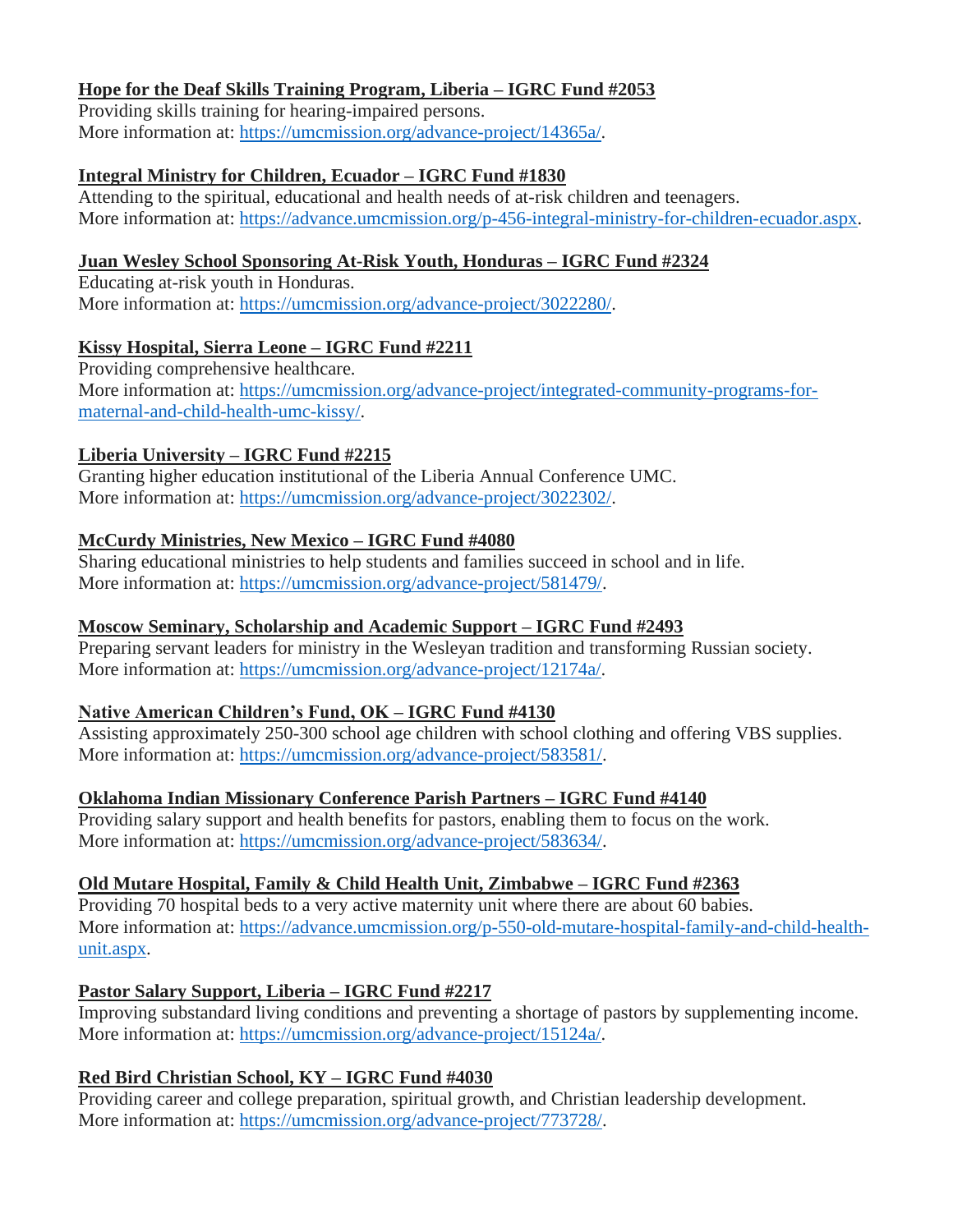### **Red Bird Clinic, KY – IGRC Fund #4100**

Providing health programs for low-income underinsured and uninsured people in remote mountain areas. More information at: [https://umcmission.org/advance-project/773724/.](https://umcmission.org/advance-project/773724/)

### **Red Bird Missions, KY – IGRC Fund #4000**

Empowering and advocating justice through spiritual, educational, health and outreach ministries. More information at: [https://umcmission.org/advance-project/773726/.](https://umcmission.org/advance-project/773726/)

#### **Refugee Response, Church World Service, Global – IGRC Fund #3860**

Supporting projects and advocacy initiatives that assist refugees, immigrants, and internally displaced persons.

More information at: [https://umcmission.org/advance-project/982540/.](https://umcmission.org/advance-project/982540/)

#### **Scholarships with Blessings, Honduras – IGRC Fund #2322**

Providing school supplies, uniforms, and education for children and the less fortunate Hondurans. More information at: [https://umcmission.org/advance-project/3020486/.](https://umcmission.org/advance-project/3020486/)

### **Society of St. Andrew, Potato Project, USA – IGRC Fund #4680**

Salvaging fresh produce to reduce hunger and improve health of people in greatest need in the US. More information at: [https://umcmission.org/advance-project/801600/.](https://umcmission.org/advance-project/801600/)

### **Southern Philippines Methodist College, Scholarships & Meals – IGRC Fund #2232**

Providing scholarship and meal assistance for 30 needy students coming from Davao Episcopal Area. More information at: [https://umcmission.org/advance-project/14035b/.](https://umcmission.org/advance-project/14035b/)

#### **Sustainable Agriculture Development/The Bishop John K. Yambasu Agricultural Initiative. Africa – IGRC Fund #3010**

Improve the capacity of small-scale farmers in Africa to make informed choices in sustainable agricultural practices that will produce safe food for such farmers, their families and their communities. More information at: [https://umcmission.org/advance-project/982188/.](https://umcmission.org/advance-project/982188/)

#### **Tansen Hospital, Nepal – IGRC Fund #1680**

Offering free medical care and assistance to patients and providing needed hospital equipment, More information at: [https://umcmission.org/advance-project/tansen-united-mission-hospital/.](https://umcmission.org/advance-project/tansen-united-mission-hospital/)

# **Tree of Life Ministry, South Dakota – IGRC Fund #4650**

Serving the American Indian community. More information at: [https://advance.umcmission.org/p-204-tree-of-life-ministry.aspx.](https://advance.umcmission.org/p-204-tree-of-life-ministry.aspx)

# **UMCOR International Disaster Response, Global – IGRC Fund #3160**

Responding quickly to meet emergency needs around the world. More information at: [https://umcmission.org/advance-project/982450/.](https://umcmission.org/advance-project/982450/)

# **UMCOR Sager Brown Depot, Baldwin, LA – IGRC Fund #3166**

Providing opportunities for both short and long-term volunteers to engage in hands-on mission work. More information at:<https://advance.umcmission.org/p-619-umcor-sager-brown.aspx>

# **UMCOR United States Disaster Response, US – IGRC Fund #3770**

Supporting UMCOR's response to disasters. More information at:<https://umcmission.org/advance-project/901670/>